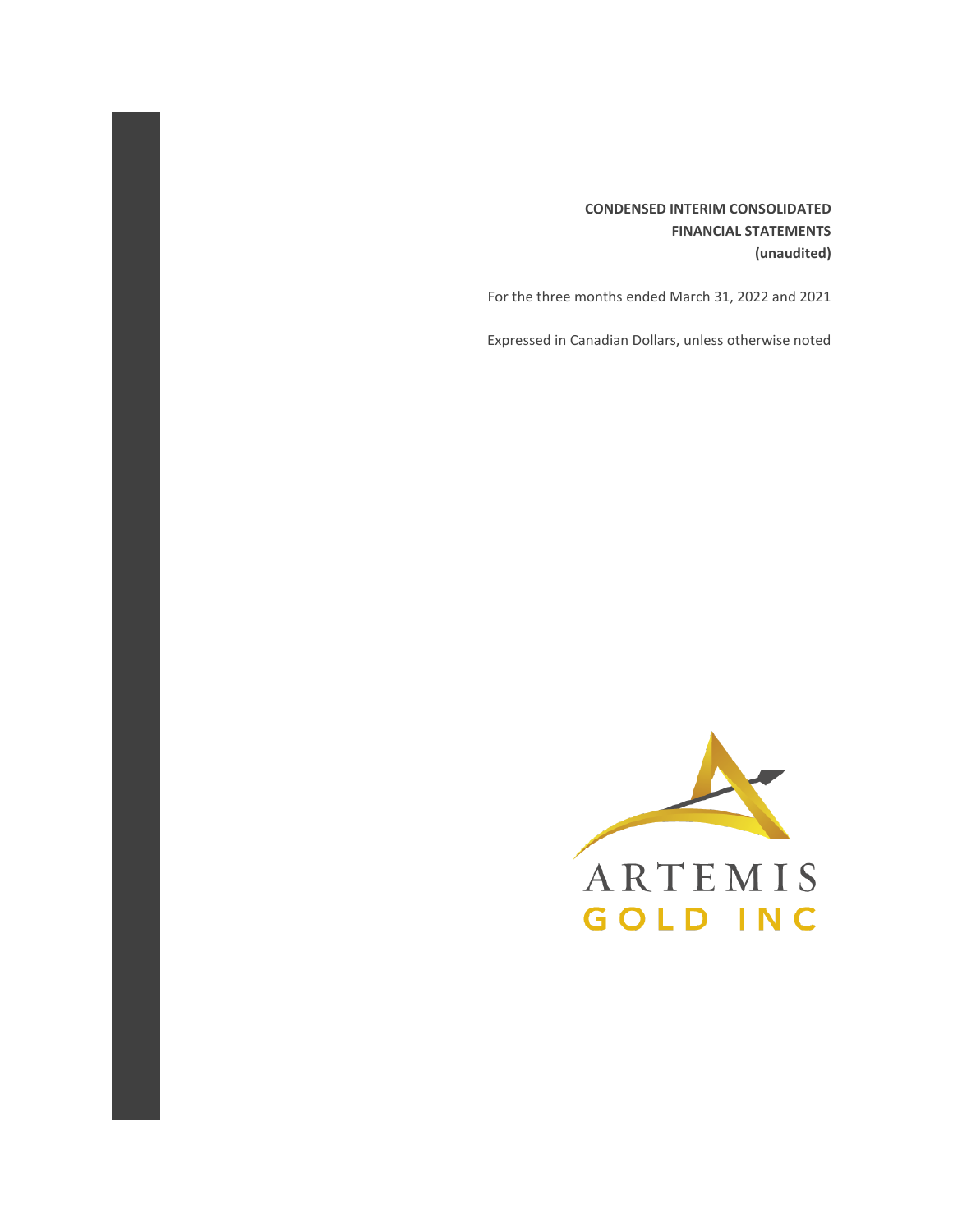Condensed Interim Consolidated Statements of Financial Position

*(Unaudited - Expressed in Canadian Dollars)*

|                                            | As at          |                     | As at             |
|--------------------------------------------|----------------|---------------------|-------------------|
|                                            | <b>Notes</b>   | March 31, 2022<br>Ś | December 31, 2021 |
| Assets                                     |                |                     |                   |
| Current assets                             |                |                     |                   |
| Cash and cash equivalents                  |                | 119,834,588         | 131,359,116       |
| Receivables and prepayments                |                | 784,700             | 651,139           |
| Marketable securities                      |                |                     | 1,121,097         |
|                                            |                | 120,619,288         | 133,131,352       |
| Non-current assets                         |                |                     |                   |
| Restricted cash                            | 7              | 824,300             | 824,300           |
| Investment in Velocity                     | 4              | 18,722,497          | 19,603,492        |
| Deferred financing costs                   |                | 6,559,637           | 2,978,123         |
| Mineral property, plant and equipment      | 5              | 323,669,718         | 313,254,164       |
| <b>TOTAL ASSETS</b>                        |                | 470,395,440         | 469,791,431       |
|                                            |                |                     |                   |
| <b>Liabilities</b>                         |                |                     |                   |
| Current liabilities                        |                |                     |                   |
| Accounts payable and accrued liabilities   |                | 7,450,746           | 5,068,652         |
| Lease liability - current portion          |                | 363,578             | 361,871           |
|                                            |                | 7,814,324           | 5,430,523         |
| Non-current liabilities                    |                |                     |                   |
| Lease liability - non-current portion      |                | 807,026             | 880,308           |
| Other variable consideration payable       | 6              | 37,961,164          | 36,809,082        |
| Asset retirement obligation                | $\overline{7}$ | 6,027,375           | 7,344,283         |
| <b>TOTAL LIABILITIES</b>                   |                | 52,609,889          | 50,464,196        |
|                                            |                |                     |                   |
| Shareholders' equity                       |                |                     |                   |
| Share capital                              |                | 417,362,431         | 417,276,031       |
| Contributed surplus                        |                | 12,161,982          | 10,058,314        |
| Accumulated other comprehensive income     |                | 3,622,371           | 3,360,055         |
| Retained deficit                           |                | (15, 361, 233)      | (11, 367, 165)    |
| Total Shareholders' equity                 |                | 417,785,551         | 419,327,235       |
| TOTAL LIABILITIES AND SHAREHOLDERS' EQUITY |                | 470,395,440         | 469,791,431       |

Subsequent event (Note 10)

Approved for Issuance by the Board of Directors:

 *"Elise Rees"* Director

 *"Steven Dean"* Director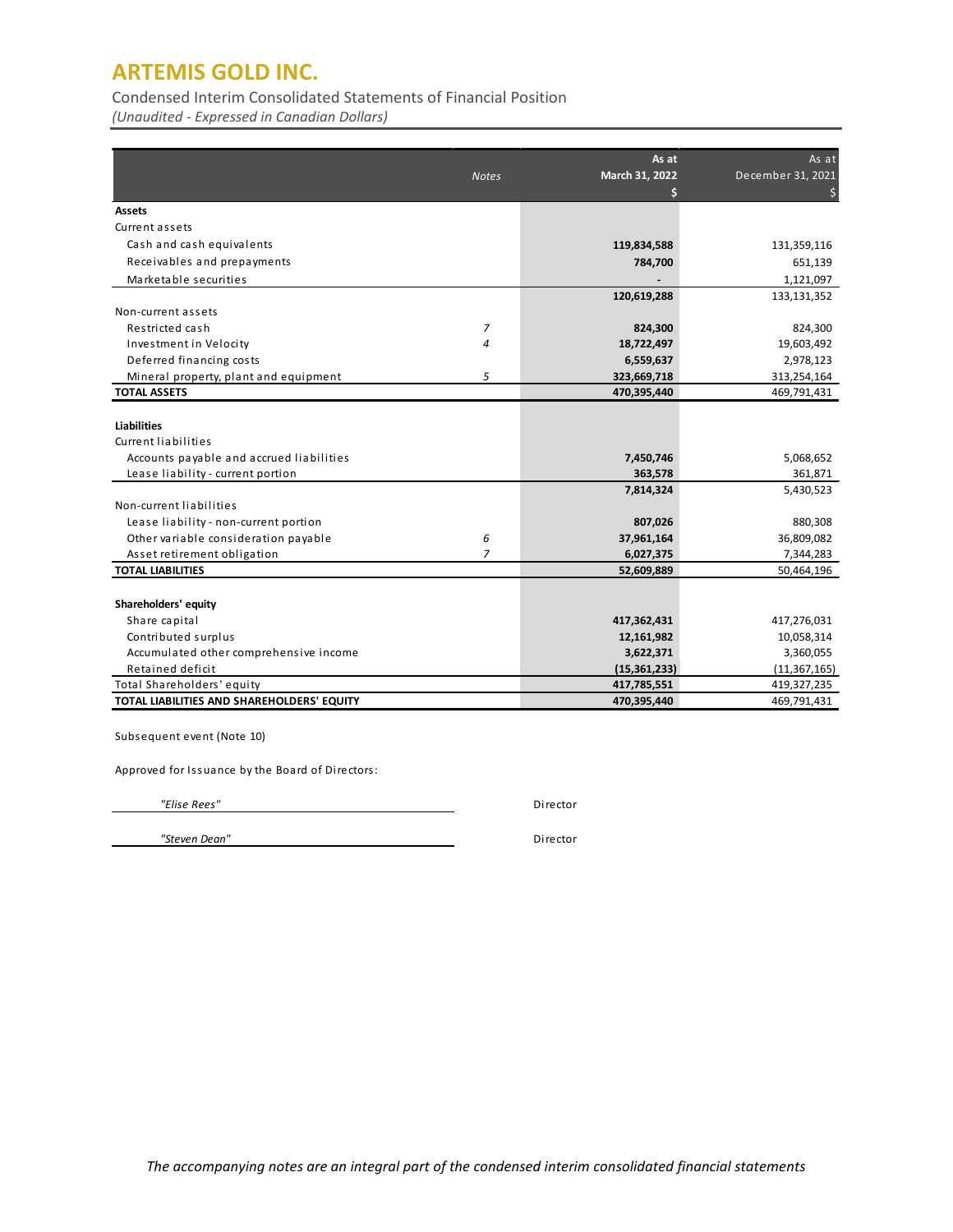Condensed Interim Consolidated Statements of Loss and Comprehensive Loss *(Unaudited - Expressed in Canadian Dollars, except number of shares outstanding)*

|                                                      | For the three  | For the three  |
|------------------------------------------------------|----------------|----------------|
|                                                      | months ended   | months ended   |
|                                                      | March 31, 2022 | March 31, 2021 |
|                                                      |                |                |
| <b>Operating expenses</b>                            |                |                |
| Depreciation                                         | 94,753         | 73,984         |
| Management fees and wages                            | 1,207,410      | 742,549        |
| Investor relations and corporate development         | 91,975         | 96,677         |
| Office, insurance and general                        | 245,707        | 189,671        |
| Professional fees                                    | 169,635        | 249,350        |
| Share-based payments                                 | 1,471,408      | 1,036,908      |
| Transfer agent and regulatory                        | 12,812         | 57,291         |
| Loss from operations                                 | (3, 293, 700)  | (2,446,430)    |
|                                                      |                |                |
| <b>Other (expense) income</b>                        |                |                |
| Accretion expense on lease liability                 | (18, 277)      | (21, 623)      |
| Accretion expense on asset retirement obligation     | (19, 568)      | (22, 239)      |
| Equity loss from investment in associate             | (236, 876)     | (143, 164)     |
| Fair value adjustment on convertible debenture       |                | (795, 646)     |
| Fair value adjustment on warrants                    | (644, 119)     | (206, 439)     |
| Interest income                                      | 218,472        | 119,319        |
| <b>Net loss</b>                                      | (3,994,068)    | (3,516,222)    |
|                                                      |                |                |
| Other comprehensive (loss) gain, net of tax          |                |                |
| Items that will not be reclassified to net loss      |                |                |
| Gains (loss) on marketable securities                | 262,316        | (267, 260)     |
| <b>Comprehensive loss</b>                            | (3,731,752)    | (3,783,482)    |
|                                                      |                |                |
| Loss per common share                                |                |                |
| <b>Basic and diluted</b>                             | (0.03)         | (0.03)         |
| Weighted average number of common shares outstanding |                |                |
| <b>Basic and diluted</b>                             | 153,991,034    | 124,258,084    |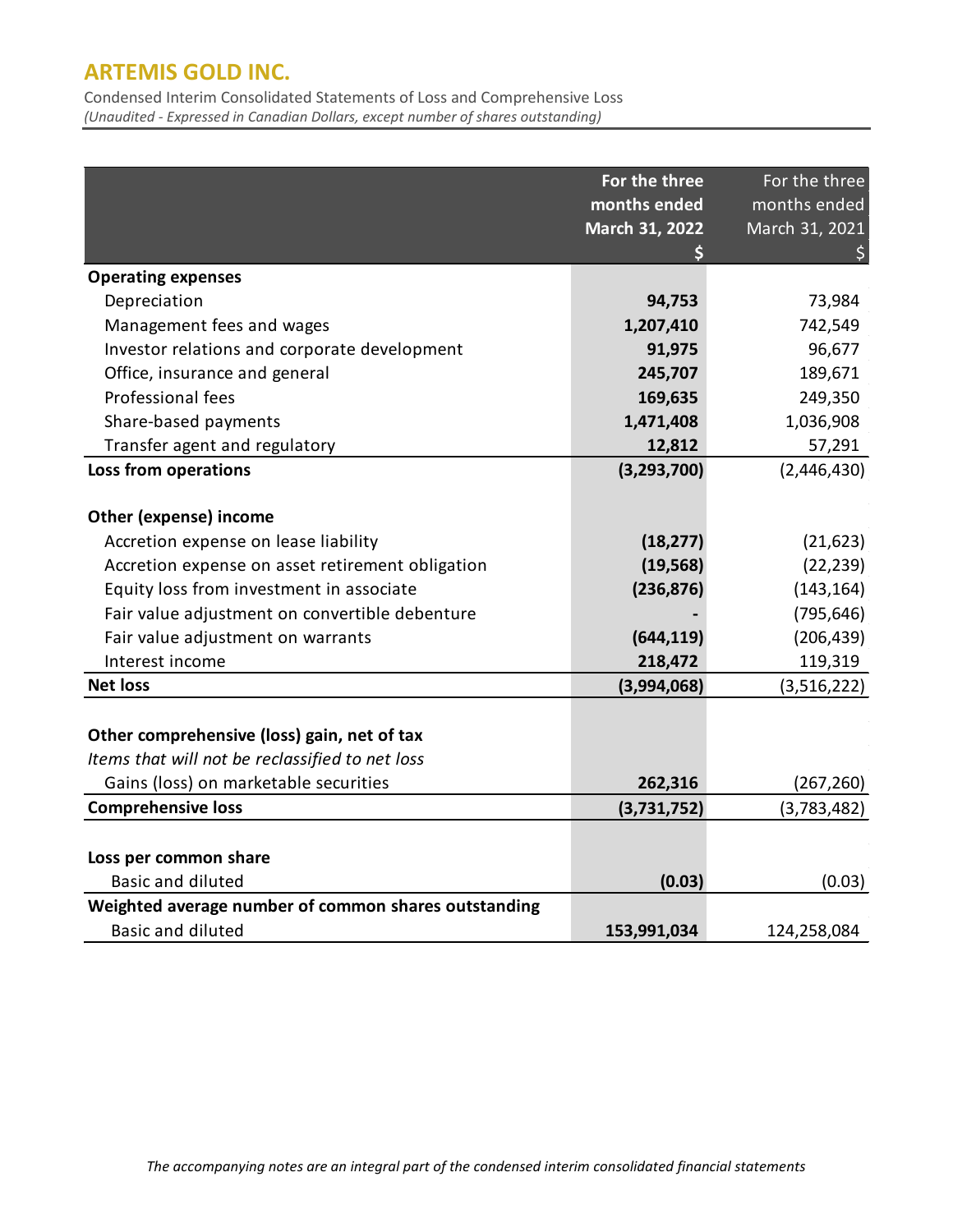Condensed Interim Consolidated Statements of Changes in Equity *(Unaudited - Expressed in Canadian Dollars, except number of shares)*

| Share capital                       |              |                          |                          |                          |                          |                         |                            |
|-------------------------------------|--------------|--------------------------|--------------------------|--------------------------|--------------------------|-------------------------|----------------------------|
|                                     |              |                          |                          |                          | <b>Accumulated other</b> |                         |                            |
|                                     |              |                          |                          | <b>Contributed</b>       | comprehensive            |                         | <b>Total shareholders'</b> |
|                                     | <b>Notes</b> | <b>Number of shares</b>  | Amount                   | surplus                  | income                   | <b>Retained deficit</b> | equity                     |
|                                     |              | Ħ                        |                          |                          |                          |                         |                            |
| Balance - January 1, 2022           |              | 153,971,145              | 417,276,031              | 10,058,314               | 3,360,055                | (11, 367, 165)          | 419,327,235                |
| Exercise of share purchase warrants |              | 80,000                   | 86,400                   |                          |                          |                         | 86,400                     |
| Shared-based payments               |              | $\sim$                   | $\overline{\phantom{a}}$ | 2,103,668                |                          |                         | 2,103,668                  |
| Gain on marketable securities       |              | $\overline{\phantom{0}}$ | $\overline{\phantom{a}}$ | $\sim$                   | 262,316                  |                         | 262,316                    |
| Net loss                            |              |                          |                          | $\overline{\phantom{a}}$ |                          | (3,994,068)             | (3,994,068)                |
| <b>Balance - March 31, 2022</b>     |              | 154,051,145              | 417,362,431              | 12,161,982               | 3,622,371                | (15,361,233)            | 417,785,551                |

|                                          |              | Share capital    |             |             |                   |                    |                     |
|------------------------------------------|--------------|------------------|-------------|-------------|-------------------|--------------------|---------------------|
|                                          |              |                  |             |             | Accumulated other |                    |                     |
|                                          |              |                  |             | Contributed | comprehensive     | Retained           | Total shareholders' |
|                                          | <b>Notes</b> | Number of shares | Amount      | surplus     | income            | earnings (deficit) | equity              |
|                                          |              |                  |             |             |                   |                    |                     |
| Balance - January 1, 2021                |              | 124,204,936      | 250,411,031 | 3,567,530   | 2,915,998         | 2,343,587          | 259,238,146         |
| Exercise of share purchase warrants      |              | 76,666           | 82,799      |             |                   |                    | 82,799              |
| Shared-based payments                    |              |                  | -           | 1,444,304   |                   |                    | 1,444,304           |
| Unrealized loss on marketable securities |              |                  |             |             | (267, 260)        |                    | (267, 260)          |
| Net loss                                 |              |                  |             |             |                   | (3,516,222)        | (3,516,222)         |
| <b>Balance - March 31, 2021</b>          |              | 124,281,602      | 250,493,830 | 5,011,834   | 2,648,738         | (1, 172, 635)      | 256,981,767         |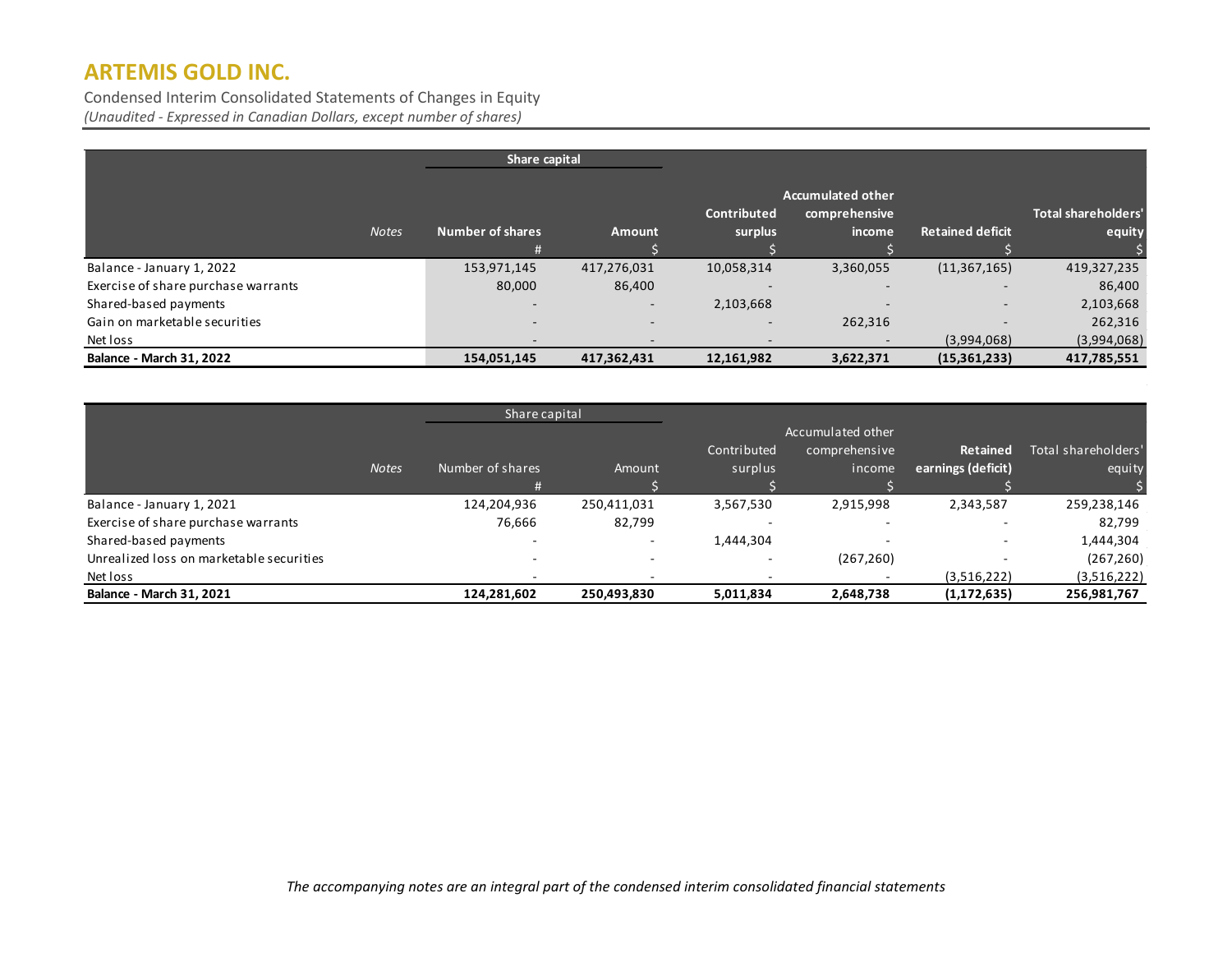Condensed Interim Consolidated Statements of Cash Flows

*(Unaudited - Expressed in Canadian Dollars)*

|                                                                                                                                  | For the<br>months ended<br>March 31, 2022 | For the<br>months ended<br>March 31, 2021 |
|----------------------------------------------------------------------------------------------------------------------------------|-------------------------------------------|-------------------------------------------|
| <b>Operating activities</b>                                                                                                      |                                           |                                           |
| Net loss                                                                                                                         | (3,994,068)                               | (3,516,222)                               |
| Items not involving cash:                                                                                                        |                                           |                                           |
| Depreciation                                                                                                                     | 94,753                                    | 73,984                                    |
| Share-based payments                                                                                                             | 1,471,408                                 | 1,036,908                                 |
| Accretion expense on lease liability                                                                                             | 18,277                                    | 21,623                                    |
| Accretion expense on asset retirement obligation                                                                                 | 19,568                                    | 22,239                                    |
| Equity loss from investment in associate                                                                                         | 236,876                                   | 143,164                                   |
| Fair value adjustment on convertible debenture                                                                                   |                                           | 795,646                                   |
| Fair value adjustment on warrants                                                                                                | 644,119                                   | 206,439                                   |
| Interest income                                                                                                                  | (218, 472)                                | (119, 319)                                |
| Net changes in non-cash working capital:                                                                                         |                                           |                                           |
| Accounts payable and accrued liabilities                                                                                         | 328,263                                   | 95,014                                    |
| Receivables and prepayments                                                                                                      | (85, 894)                                 | 94,445                                    |
| Net cash used in operating activities                                                                                            | (1,485,170)                               | (1, 146, 079)                             |
| <b>Investing activities</b><br>Interest received<br>Proceeds from marketable securities<br>Mineral property, plant and equipment | 182,347<br>1,383,413<br>(7, 334, 924)     | 35,747<br>(8,301,128)                     |
| Restricted cash                                                                                                                  |                                           | (30,000)                                  |
| Net cash used in investing activities                                                                                            | (5,769,164)                               | (8, 295, 381)                             |
| <b>Financing activities</b><br>Deferred financing costs                                                                          | (4, 266, 741)                             |                                           |
| Exercise of share purchase warrants                                                                                              | 86,400                                    | 82,799                                    |
| Lease payments                                                                                                                   | (89, 853)                                 | (67, 586)                                 |
| Net cash provided by financing activities                                                                                        | (4, 270, 194)                             | 15,213                                    |
| Change in cash and cash equivalents                                                                                              | (11,524,528)                              | (9,426,247)                               |
| Cash and cash equivalents, beginning                                                                                             | 131,359,116                               | 51,846,826                                |
| Cash and cash equivalents, ending                                                                                                | 119,834,588                               | 42,420,579                                |
| Restricted cash, ending<br>Total cash, cash equivalents and restricted cash, ending                                              | 824,300<br>120,658,888                    | 570,800<br>42,991,379                     |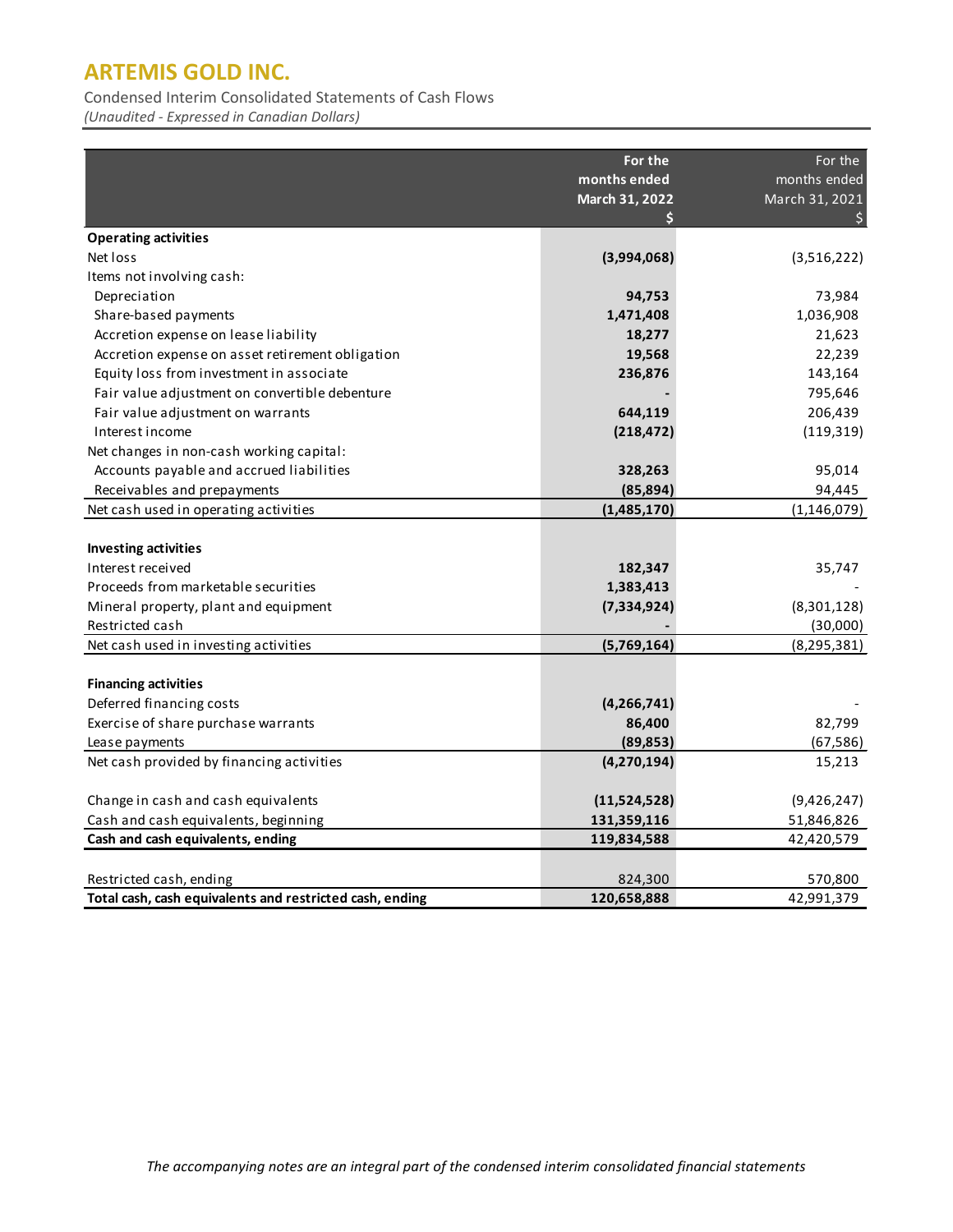Notes to the Condensed Interim Consolidated Financial Statements For the three months ended March 31, 2022 and 2021 *(Unaudited - Expressed in Canadian Dollars, unless otherwise noted)*

### **1. NATURE OF OPERATIONS**

Artemis Gold Inc. ("**Artemis**" or the "**Company**") was incorporated under the Business Corporations Act (British Columbia) on January 10, 2019. The Company is a development-stage company focused on the development of the Blackwater Gold Project ("**Blackwater**" or the "**Blackwater Project**") in central British Columbia. The Company's common shares are traded on the Toronto Venture Exchange under the symbol "ARTG".

The Company acquired Blackwater from New Gold Inc. ("**New Gold**") on August 21, 2020. The Company also has a significant investment in Velocity Minerals Ltd. ("**VLC**") which is in the business of acquiring, exploring, and evaluating mineral resource properties in Bulgaria.

The Company operates a single reportable segment, being the exploration and development of mineral properties.

The Company maintains its head office at 595 Burrard Street, Suite 3083, Vancouver, B.C. Canada. The Company's registered and records office is located at 595 Burrard Street, Suite 2600, Vancouver, B.C., Canada.

### **2. BASIS OF PREPARATION**

#### **Basis of preparation and measurement**

These unaudited condensed interim consolidated financial statements ("**Interim Financial Statements**") have been prepared in accordance with International Financial Reporting Standards ("**IFRS**") as issued by the International Accounting Standards Board (the "**IASB**") applicable to the preparation of interim financial statements including International Accounting Standard 34 - *Interim Financial Reporting* and do not include the information required for full annual financial statements. Accordingly, they should be read in conjunction with the Company's audited financial statements for the years ended December 31, 2021 and 2020 (the "**Annual Financial Statements**"). The accounting policies applied in the preparation of these Interim Financial Statements are consistent with those applied and disclosed in the Annual Financial Statements, except as described below.

These Interim Financial Statements have been prepared on a historical cost basis, except for certain financial instruments which have been measured at fair value. In addition, these Interim Financial Statements have been prepared using the accrual basis of accounting, except for cash flow information. These Interim Financial Statements are presented in Canadian dollars, which is the functional currency of the Company and its subsidiary. References to "US\$" are to United States Dollars. Certain comparative period information has been restated to conform to the current period presentation.

These Interim Financial Statements were approved by the board of directors on May 18, 2022.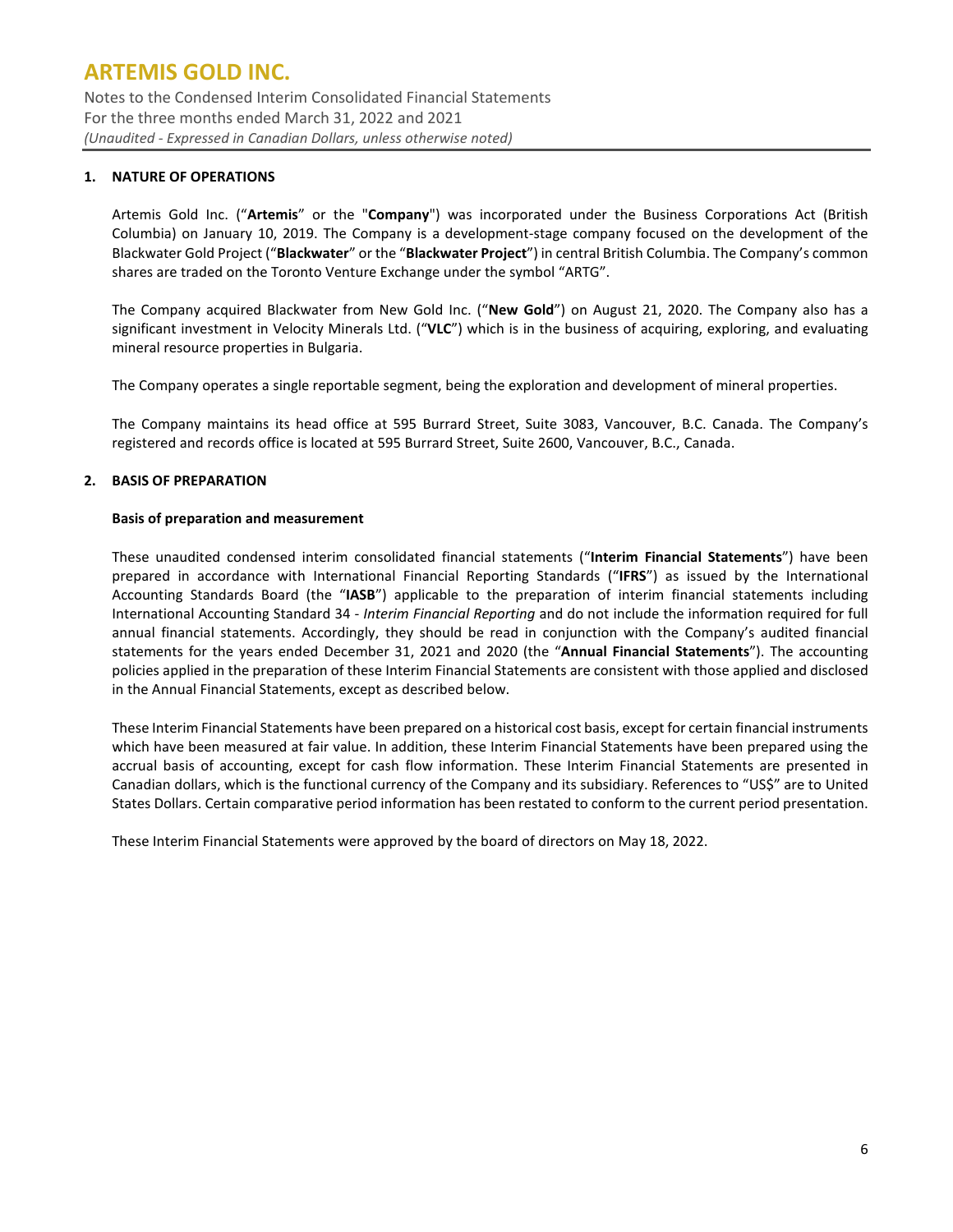Notes to the Condensed Interim Consolidated Financial Statements For the three months ended March 31, 2022 and 2021 *(Unaudited - Expressed in Canadian Dollars, unless otherwise noted)*

### **2. BASIS OF PREPARATION (continued)**

#### **Basis of consolidation**

These Interim Financial Statements include the accounts of the Company and its wholly-owned subsidiaries, BW Gold Ltd. and 1337890 BC Ltd. The Company and its subsidiaries are domiciled in Canada. All inter-company balances, transactions, revenues and expenses have been eliminated upon consolidation.

### **Changes in accounting policies**

Effective January 1, 2022, the Company adopted amendments to *IAS 16 - Property, Plant and Equipment* ("**IAS 16**") as issued by the IASB. The amendments to IAS 16 prohibit deducting from the cost of an item of mineral property, plant and equipment any proceeds from selling items produced while bringing that asset to the location and condition necessary for it to be capable of operating in the manner intended by management. Instead, an entity recognizes the proceeds from selling such items, and the cost of producing those items, in profit or loss. The amendments to IAS 16 did not have any impact on the Company's historical financial statements or the current-period results.

## **3. USE OF ESTIMATES AND JUDGMENTS**

The preparation of the financial statements requires management to make judgments, estimates and assumptions that affect the reported amounts of assets, liabilities, and contingent liabilities at the date of the financial statements and the reported amounts of revenues and expenses during the reporting period. Estimates and assumptions are continuously evaluated and are based on management's experience and other factors, including expectations of future events that are believed to be reasonable in the circumstances. Uncertainty about these judgments, estimates and assumptions could result in outcomes that require a material adjustment to the carrying amount of the asset or liability affected in future periods.

The Company's interim results are not necessarily indicative of its results for a full year. The significant judgments and estimates applied in the preparation of these Interim Financial Statements are consistent with those applied and disclosed in Note 4 of the Annual Financial Statements.

### **4. INVESTMENT IN VLC**

The Company's investment in VLC as at March 31, 2022 was comprised of:

|                                        | <b>Investment</b> | <b>Convertible</b> |                 |              |
|----------------------------------------|-------------------|--------------------|-----------------|--------------|
|                                        | in associate      | debenture          | <b>Warrants</b> | <b>Total</b> |
|                                        |                   |                    |                 |              |
| Balance, January 1, 2021               | 9,479,754         | 10,976,994         | 2,699,462       | 23,156,210   |
| Conversion of debenture                | 10,181,348        | (10,181,348)       |                 |              |
| Fair value change for the year         |                   | (795, 646)         | (2,055,343)     | (2,850,989)  |
| Equity loss on investment in associate | (701,729)         |                    |                 | (701, 729)   |
| Balance, December 31, 2021             | 18,959,373        |                    | 644,119         | 19,603,492   |
| Fair value change in the period        |                   |                    | (644, 119)      | (644, 119)   |
| Equity loss on investment in associate | (236, 876)        |                    |                 | (236, 876)   |
| <b>Balance, March 31, 2022</b>         | 18,722,497        |                    |                 | 18,722,497   |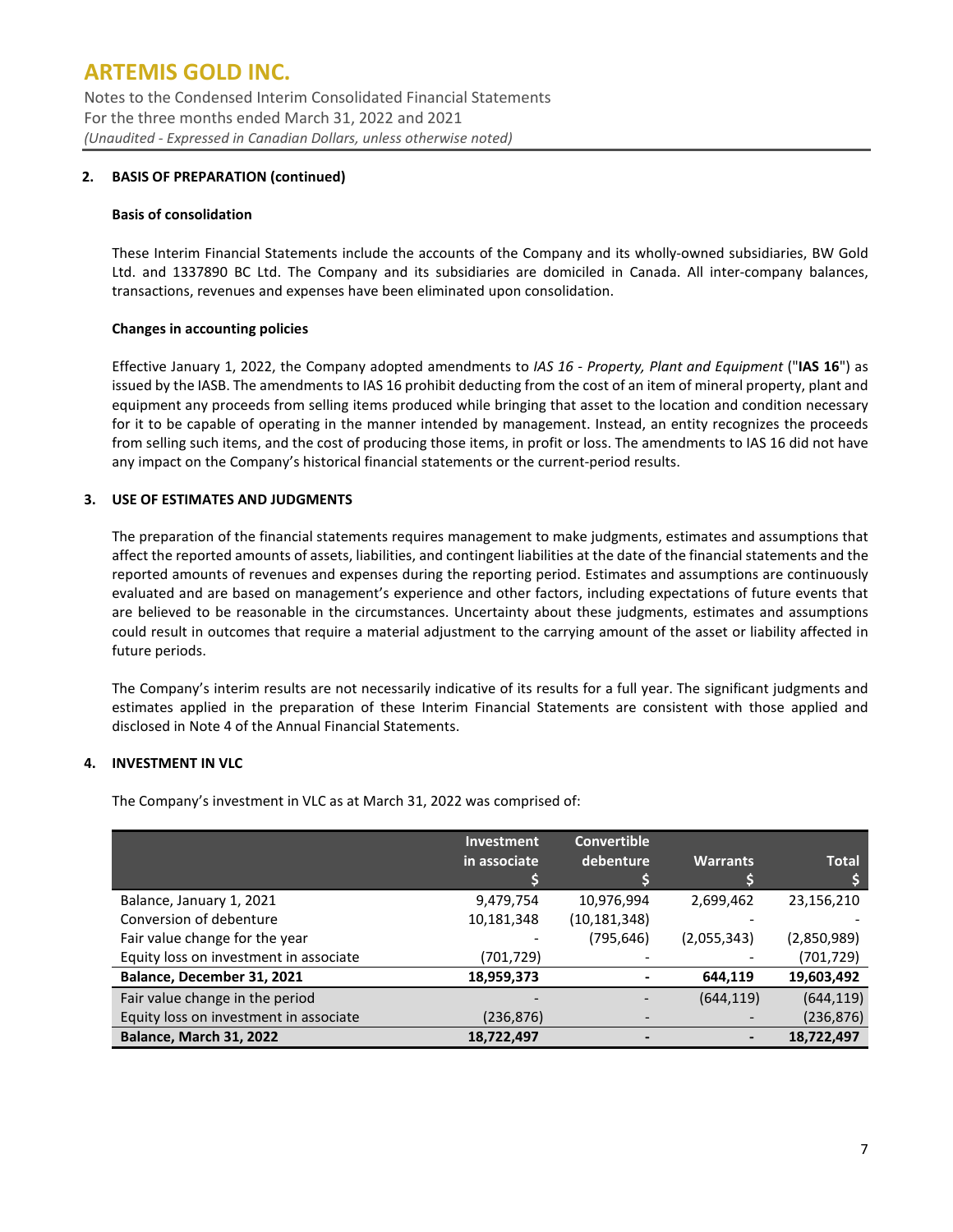Notes to the Condensed Interim Consolidated Financial Statements For the three months ended March 31, 2022 and 2021 *(Unaudited - Expressed in Canadian Dollars, unless otherwise noted)*

## **4. INVESTMENT IN VLC (continued)**

As at March 31, 2022, the Company held 50,701,138 common shares of VLC (or 32% of VLC's issued and outstanding common shares) with a fair market value of \$14,703,330 (December 31, 2021 - 50,701,138 VLC shares at a fair value of \$15,717,353).

The Company's also previously held 9,300,000 warrants in VLC which expired unexercised on March 14, 2022.

The Company applies equity accounting to the investment in the common shares of VLC as the Company has significant influence over VLC due to the Company's share ownership and representation on VLC's Board of Directors. As a result, the common shares were initially recognized at cost, with the carrying amount of the investment increasing or decreasing at each reporting period to recognize the Company's share of the profit or loss of VLC for the particular period.

The assets and liabilities of VLC are summarized in the following table and incorporates VLC's most recently available financial information at the time of preparation of these Interim Financial Statements, which was as at December 31, 2021.

|                                                              | <b>December 31, 2021</b> |
|--------------------------------------------------------------|--------------------------|
|                                                              |                          |
| Current assets                                               | 5,033,235                |
| Non-current assets                                           | 23,447,757               |
|                                                              | 28,480,992               |
| <b>Current liabilities</b>                                   | 429,626                  |
| Non-current liabilities                                      | 44.776                   |
|                                                              | 474,402                  |
|                                                              |                          |
| Net assets                                                   | 28,006,590               |
| Company's equity share of net assets                         | 8,859,343                |
|                                                              |                          |
| Loss and comprehensive loss attributable to VLC shareholders | (748,825)                |
| for the three months ended December 31, 2021                 |                          |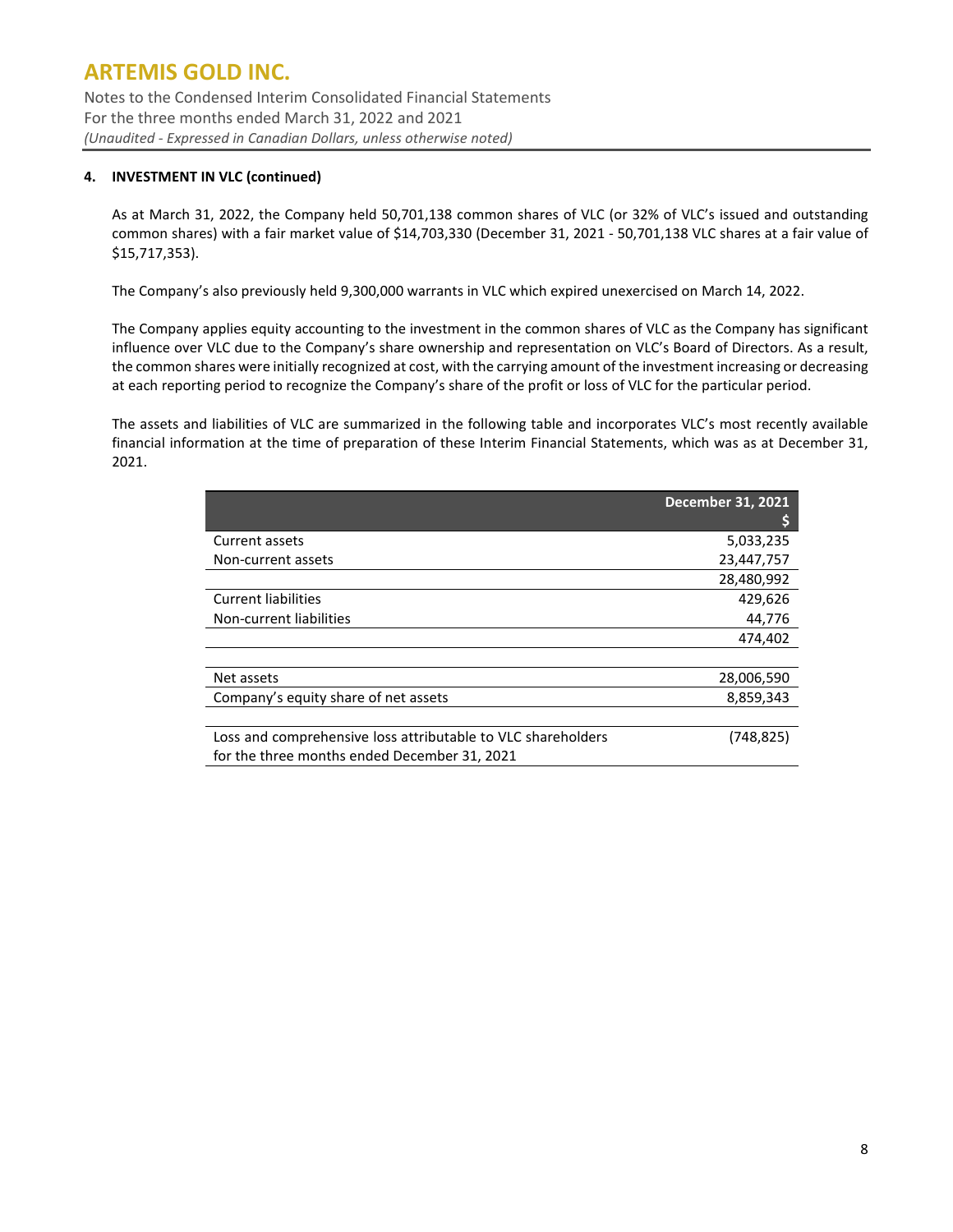Notes to the Condensed Interim Consolidated Financial Statements For the three months ended March 31, 2022 and 2021 *(Unaudited - Expressed in Canadian Dollars, unless otherwise noted)*

### **5. MINERAL PROPERTY, PLANT AND EQUIPMENT**

|                                                                                 | Mineral        | <b>Right-of-use</b> |            |                  |                 |             |               |
|---------------------------------------------------------------------------------|----------------|---------------------|------------|------------------|-----------------|-------------|---------------|
|                                                                                 | property       | asset               | Camp       | <b>Equipment</b> | <b>Vehicles</b> | Other $(1)$ | <b>Total</b>  |
|                                                                                 |                | \$                  | S          | S                | \$              | S           |               |
| <b>COST</b>                                                                     |                |                     |            |                  |                 |             |               |
| Balance, January 1, 2021                                                        |                | 959,744             | 4,817,845  | 1,457,107        | 126,461         | 144,832     | 7,505,989     |
| Transfer from mineral property – exploration and                                |                |                     |            |                  |                 |             |               |
| evaluation asset                                                                | 297,627,717    |                     |            |                  |                 |             | 297,627,717   |
| Additions (dispositions)                                                        | 8,274,158      | 610,144             | (15,000)   | 215,955          | (12, 320)       | 392,856     | 9,465,793     |
| Balance, December 31, 2021                                                      | 305,901,875    | 1,569,888           | 4,802,845  | 1,673,062        | 114,141         | 537,688     | 314,599,499   |
| <b>Additions</b>                                                                | 9,776,889      |                     |            |                  |                 | 864,792     | 10,641,681    |
| <b>Balance, March 31, 2022</b>                                                  | 315,678,764    | 1,569,888           | 4,802,845  | 1,673,062        | 114,141         | 1,402,480   | 325,241,180   |
|                                                                                 |                |                     |            |                  |                 |             |               |
| Balance, January 1, 2021                                                        | $\sim$         | (199, 947)          | (160, 595) | (28, 571)        | (8,431)         | (8, 143)    | (405,687)     |
| Depreciation                                                                    |                | (288,409)           | (480, 535) | (92, 148)        | (24, 472)       | (54,084)    | (939, 648)    |
| Balance, December 31, 2021                                                      | $\blacksquare$ | (488, 356)          | (641, 130) | (120, 719)       | (32, 903)       | (62, 227)   | (1, 345, 335) |
| Depreciation                                                                    |                | (72, 102)           | (104, 043) | (26, 940)        | (4,062)         | (18,980)    | (226, 127)    |
| <b>Balance, March 31, 2022</b>                                                  | $\blacksquare$ | (560, 458)          | (745, 173) | (147, 659)       | (36, 965)       | (81, 207)   | (1,571,462)   |
|                                                                                 |                |                     |            |                  |                 |             |               |
| <b>NET BOOK VALUE</b>                                                           |                |                     |            |                  |                 |             |               |
| Balance, December 31, 2021                                                      | 305,901,875    | 1,081,532           | 4,161,715  | 1,552,343        | 81,238          | 475,461     | 313,254,164   |
| <b>Balance, March 31, 2022</b>                                                  | 315,678,764    | 1,009,430           | 4,057,672  | 1,525,403        | 77,176          | 1,321,273   | 323,669,718   |
| (4) Included in "Other" are furniture leasehold improvements buildings and land |                |                     |            |                  |                 |             |               |

(1) Included in "Other" are furniture, leasehold improvements, buildings and land.

Total depreciation recognized during the three months ended March 31, 2022 was \$226,127 (for the three months ended March 31, 2021 – \$222,519), of which \$94,753 was expensed in the interim consolidated statements of loss and comprehensive loss (for the three months ended March 31, 2021 - \$73,984). The remaining depreciation charges were capitalized to mineral property.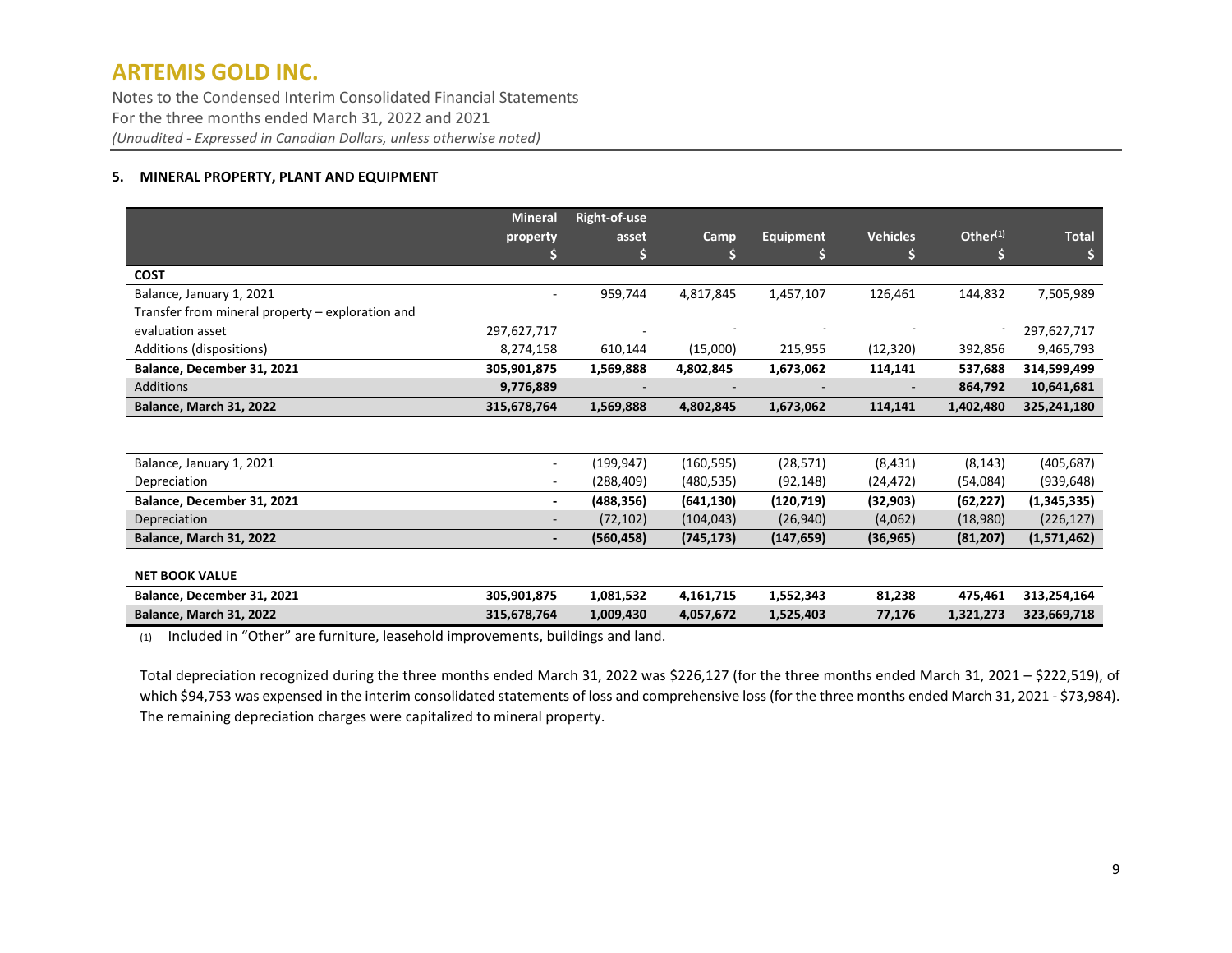Notes to the Condensed Interim Consolidated Financial Statements For the three months ended March 31, 2022 and 2021 *(Unaudited - Expressed in Canadian Dollars, unless otherwise noted)*

### **6. VARIABLE CONSIDERATION PAYABLE**

As part of the consideration associated with the acquisition of the Blackwater Project from New Gold, the Company agreed to a Gold Stream with New Gold. The Gold Stream was subsequently sold by New Gold to Wheaton Precious Metals™ Corp. ("**Wheaton**").

The Gold Stream includes a delayed construction/production penalty clause (the "**Delay Penalty Clause**") whereby, in the event the Blackwater mineral processing facility has not achieved an average of at least 80% of nameplate capacity (as per the definition in the 2021 feasibility study) for a period of 60 days prior to each of August 21, 2027, 2028 and 2029, the Company will be required to make penalty payments to Wheaton in the amount of \$28,000,000 (the "**Penalty Payment**") per annual deadline missed, up to a maximum of \$84,000,000. Although the Company does not control all of the events which may result in payment of the Penalty Payments, it is likely that the minimum benefit to Wheaton, either as a result of the Delay Penalty Clause or through future sales at a discount to the spot price, will be the sum of the Penalty Payments. Accordingly, the Company has recorded a liability for variable consideration payable upon the acquisition of Blackwater.

The initial fair value of the financial liability was determined using a discount rate of 12.5% and subsequent changes to the amortized cost were as follows:

|                                                                        | <b>Carrying amount</b> |
|------------------------------------------------------------------------|------------------------|
| Balance, January 1, 2021                                               | 32,484,283             |
| Accretion expense capitalized to mineral property, plant and equipment | 4,324,799              |
| Balance, December 31, 2021                                             | 36,809,082             |
| Accretion expense capitalized to mineral property, plant and equipment | 1,152,082              |
| Balance, March 31, 2022                                                | 37,961,164             |

## **7. ASSET RETIREMENT OBLIGATION**

Changes to the asset retirement obligation are as follows:

|                                | <b>Carrying amount</b> |
|--------------------------------|------------------------|
|                                |                        |
| Balance, January 1, 2021       | 8,347,027              |
| Accretion expense              | 76,850                 |
| Change in obligation estimate  | (1,079,594)            |
| Balance, December 31, 2021     | 7,344,283              |
| Accretion expense              | 19,568                 |
| Change in obligation estimate  | (1, 336, 476)          |
| <b>Balance, March 31, 2022</b> | 6,027,375              |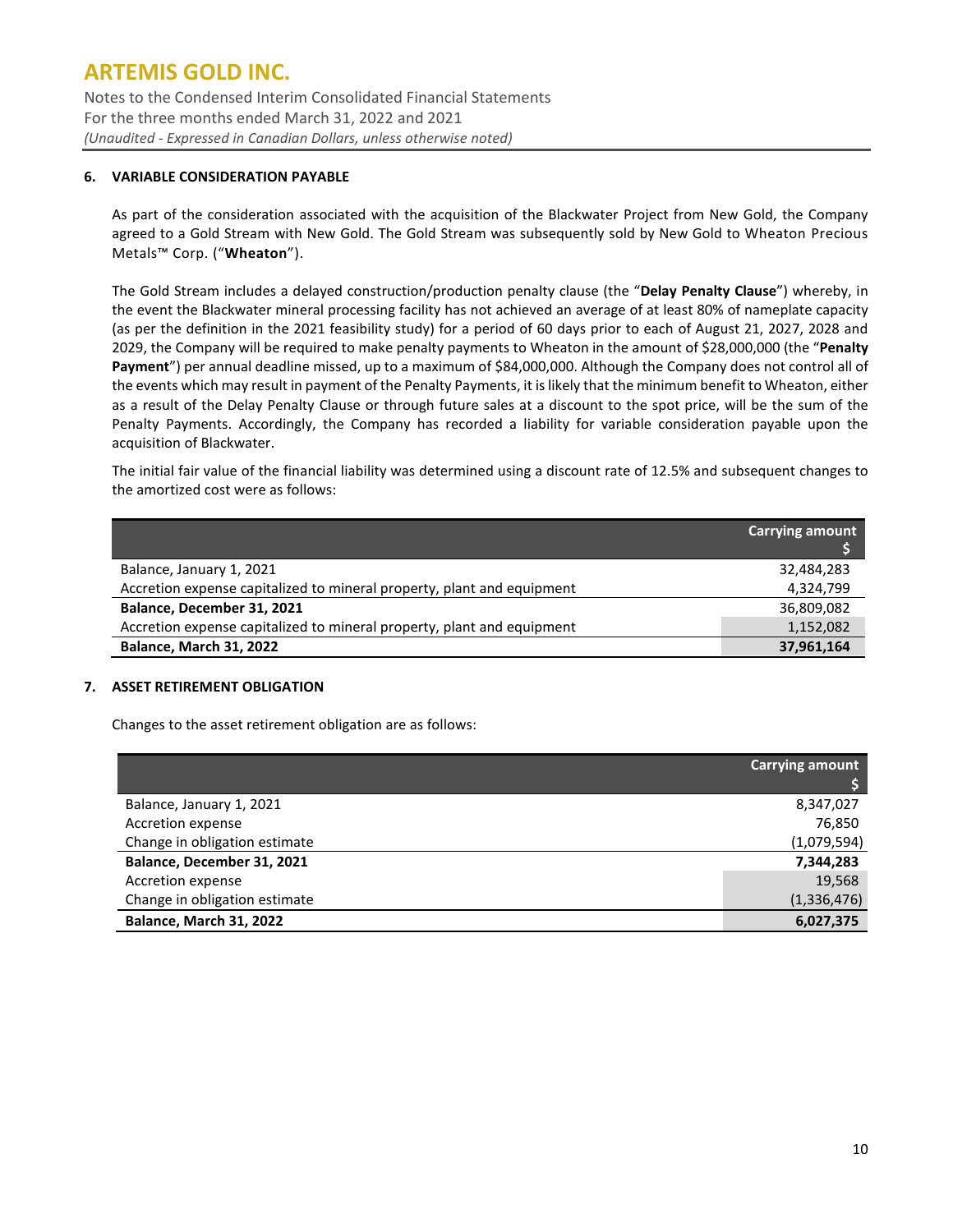Notes to the Condensed Interim Consolidated Financial Statements For the three months ended March 31, 2022 and 2021 *(Unaudited - Expressed in Canadian Dollars, unless otherwise noted)*

## **7. ASSET RETIREMENT OBLIGATION (continued)**

The majority of the expenditures are expected to occur after 2047. As at March 31, 2022, the assumptions applied in estimating the asset retirement obligation included the 25-year average inflation rate and discount rate which were 2.12% and 2.41% per annum (as at December 31, 2021 2.02% and 1.68% per annum), respectively.

As at March 31, 2022 and December 31, 2021, the Company recorded \$824,300 of restricted cash on the statements of financial position with respect to cash collateral posted to support surety bonds in the amount of \$3,684,000 attributed to the asset retirement obligation and early works permit (\$540,800 of restricted cash for a \$2,704,000 surety bond attributed to the asset retirement obligation and \$196,000 of restricted cash for a \$980,000 surety bond related to the early works permit). The remainder of the Company's restricted cash balance relates to collateral provided in regard to general corporate accounts.

### **8. RELATED PARTY TRANSACTIONS AND KEY MANAGEMENT COMPENSATION**

### *Key management compensation*

The Company transacts with key management personnel, who have authority and responsibility to plan, direct and control the activities of the Company and receive compensation for services rendered in that capacity. Amounts paid to related parties were incurred in the normal course of business and on an arm's length basis. Salaries, benefits, consulting fees and director's fees are recorded on a historical cost basis while share-based compensation is measured at the fair value of the instruments issued, with the expense recognized over the relevant vesting periods.

Related party transactions for the three months ended March 31, 2021, included compensation paid to the Company's directors, as well as the Company's Chief Executive Officer, Chief Financial Officer and Chief Operating Officer.

Compensation awarded to related parties for the three months ended March 31, 2022, and March 31, 2021, was:

|                       | For the three<br>months ended<br>March 31, | For the three<br>months ended<br>March 31, |
|-----------------------|--------------------------------------------|--------------------------------------------|
|                       | 2022                                       | 2021                                       |
|                       |                                            |                                            |
| Salaries and benefits | 209,489                                    | 277,860                                    |
| Consulting fees       | 150,000                                    | 143,750                                    |
| Directors' fees       | 135,500                                    | 81,250                                     |
| Share-based payments  | 1,170,099                                  | 976,997                                    |
|                       | 1,665,088                                  | 1,479,857                                  |

As at March 31, 2022, the Company did not owe any unpaid salaries, benefits and consulting fees to the Company's Chief Executive Officer, Chief Financial Officer and Chief Operating Officer (as at December 31, 2021 - \$Nil).

As at March 31, 2022, the Company did not owe any unpaid fees to Directors (as at December 31, 2021 - \$Nil).